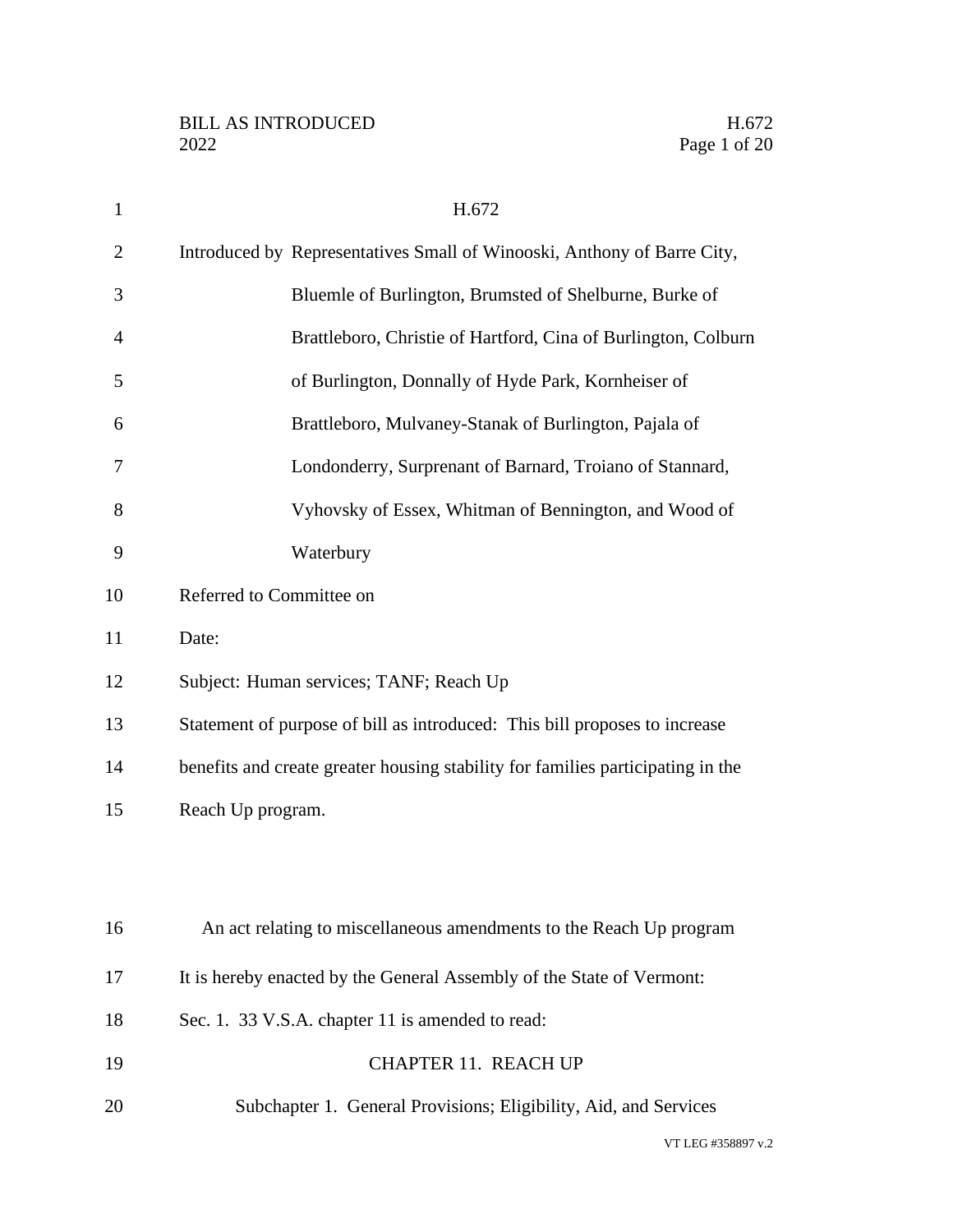| $\mathbf{1}$   | § 1101. DEFINITIONS                                                              |
|----------------|----------------------------------------------------------------------------------|
| $\overline{2}$ | As used in this chapter:                                                         |
| 3              | * * *                                                                            |
| $\overline{4}$ | (10) "Dependent child" means a child who is a resident of this State and:        |
| 5              | (A) is under 18 years of age; or                                                 |
| 6              | (B) is 18 years of age or older who is a full-time student in a                  |
| 7              | secondary school, or attending an equivalent level of vocational or technical    |
| 8              | training, and is reasonably expected to complete the educational program         |
| 9              | before reaching $\frac{19}{22}$ years of age or is not expected to complete the  |
| 10             | educational program before reaching $\frac{19}{22}$ years of age solely due to a |
| 11             | documented disability.                                                           |
| 12             | * * *                                                                            |
| 13             | § 1103. ELIGIBILITY AND BENEFIT LEVELS                                           |
| 14             | (a) Financial assistance shall be given for the benefit of a dependent child to  |
| 15             | the relative or caretaker with whom the child is living, unless otherwise        |
| 16             | provided. The amount of financial assistance to which an eligible person is      |
| 17             | entitled shall be determined with due regard to the income, resources, and       |
| 18             | maintenance available to that person and, as far as funds are available, shall   |
| 19             | provide that person a reasonable subsistence compatible with decency and         |
| 20             | health. The Commissioner may shall fix by rule, on an annual basis, maximum      |
| 21             | amounts of financial assistance and act to ensure that the expenditures for the  |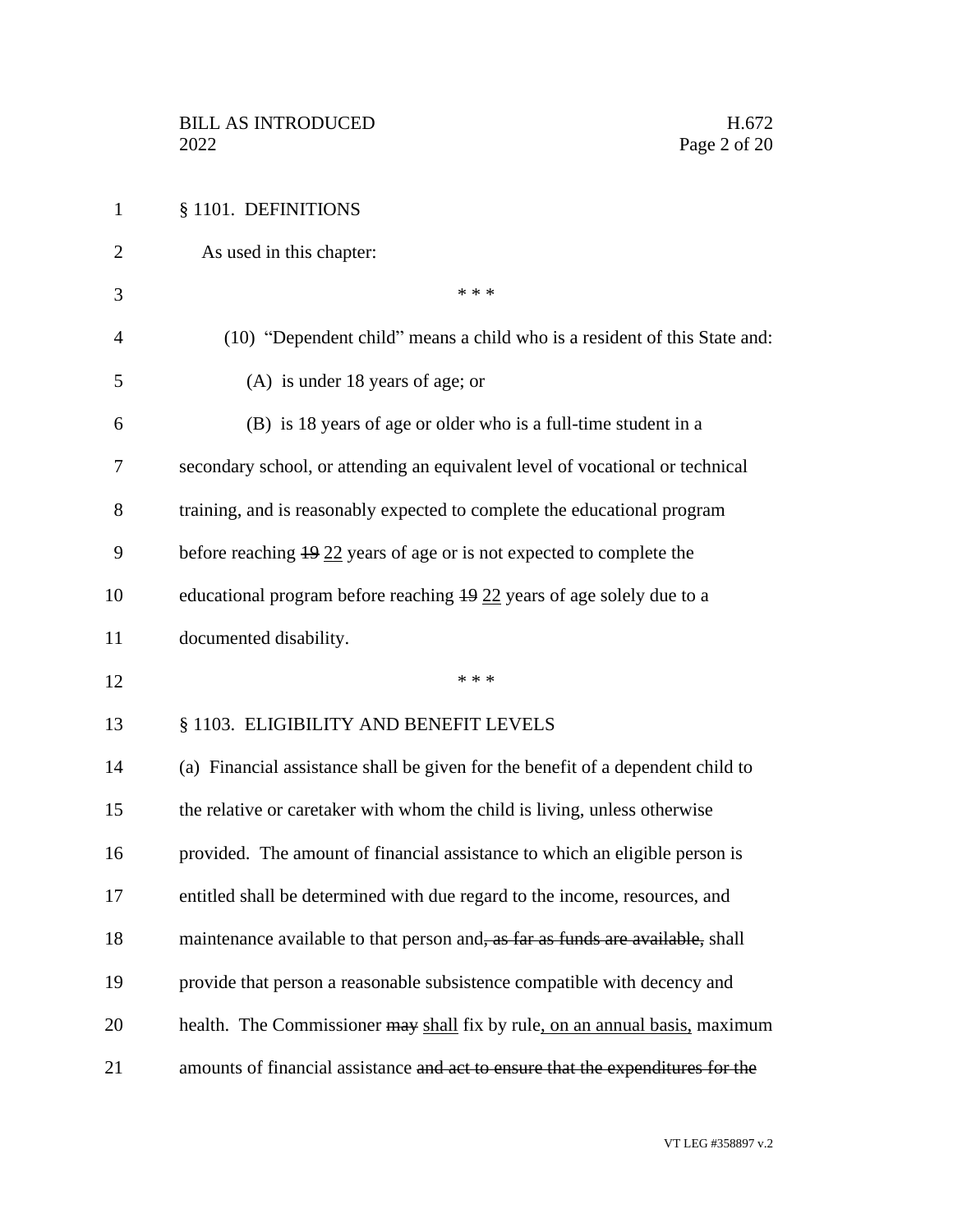| $\mathbf{1}$   | programs shall not exceed appropriations for them consistent with section 101        |
|----------------|--------------------------------------------------------------------------------------|
| $\overline{2}$ | of this title. In no case shall the Department expend State funds in excess of the   |
| 3              | appropriations for the programs under this chapter, including a personal needs       |
| $\overline{4}$ | allowance sufficient to provide for the basic needs of families and children and     |
| 5              | a housing allowance commensurate with fair market rents as defined by                |
| 6              | 24 C.F.R. § 888.113. Housing allowances may be increased up to 120 percent           |
| 7              | of fair market rents for families that include an individual with a disability, if   |
| 8              | required as a reasonable accommodation. Where a family lives in or is moving         |
| 9              | into federally subsidized housing where rents are set at or about 30 percent of      |
| 10             | household income, or where a family has tenant-based federal rental                  |
| 11             | assistance, their shelter expenses shall be budgeted at a fixed rate set in          |
| 12             | accordance with rules adopted by the Commissioner pursuant to 3 V.S.A.               |
| 13             | chapter 25.                                                                          |
| 14             | * * *                                                                                |
| 15             | (c) The Commissioner shall adopt rules for the determination of eligibility          |
| 16             | for the Reach Up program and benefit levels for all participating families that      |
| 17             | include the following provisions:                                                    |
| 18             | (1) No not less than the first $$250.00$ per month of earnings from an               |
| 19             | unsubsidized job and $25\frac{50}{2}$ percent of the remaining unsubsidized earnings |
| 20             | shall be disregarded in determining the amount of the family's financial             |
| 21             | assistance grant. The family shall receive the difference between countable          |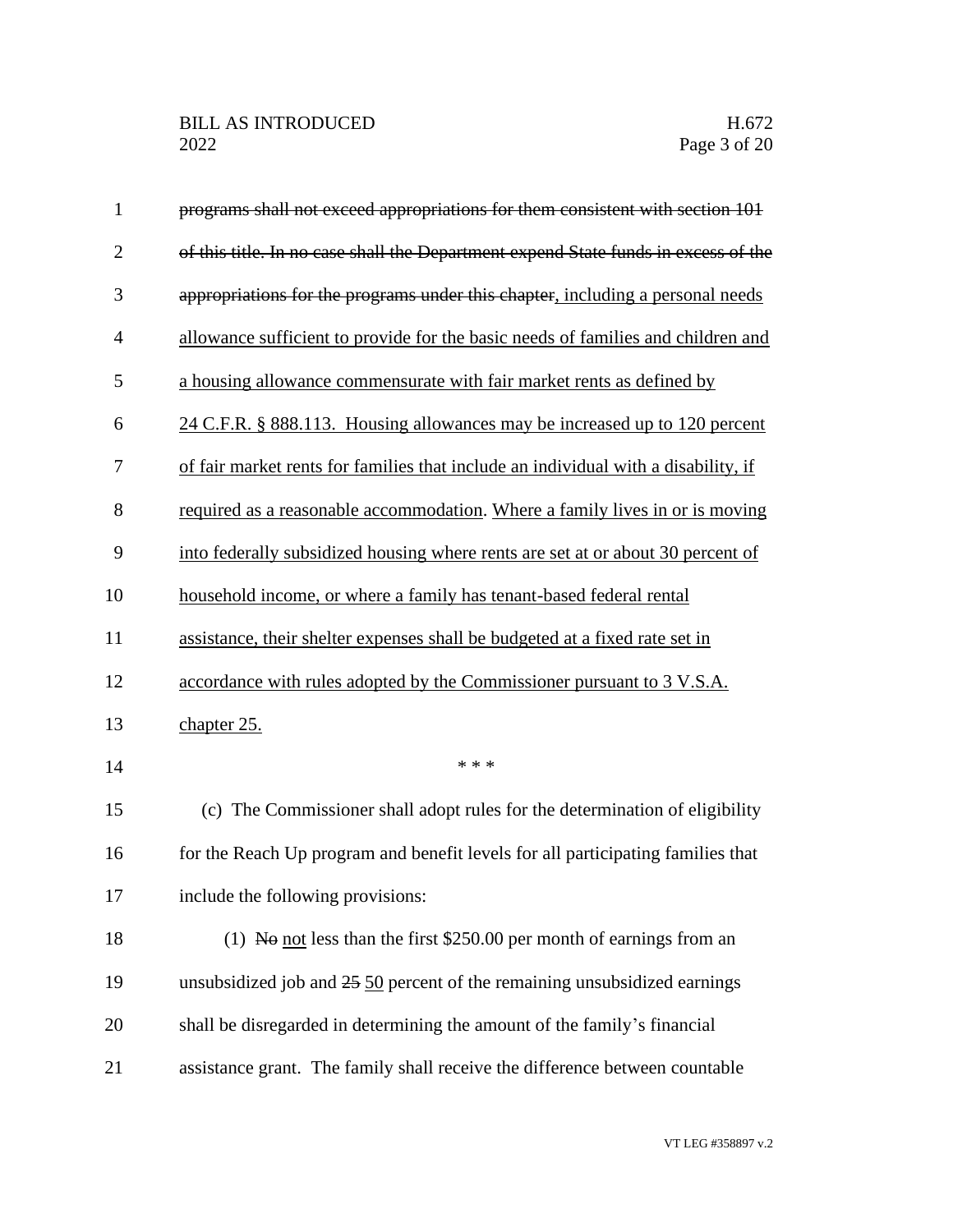| $\mathbf{1}$   | income and the Reach Up payment standard in a partial financial assistance     |
|----------------|--------------------------------------------------------------------------------|
| $\overline{c}$ | grant.                                                                         |
| 3              | (2) No not less than the first $$90.00$ \$250.00 per month of earnings from    |
| $\overline{4}$ | a subsidized job and 50 percent of the remaining subsidized earnings shall be  |
| 5              | disregarded in determining the amount of the family's financial assistance     |
| 6              | grant. The family shall receive the difference between countable income and    |
| 7              | the Reach Up payment standard in a partial financial assistance grant.         |
| 8              | Earnings from subsidized jobs shall qualify for federal and State earned       |
| 9              | income credit if the family is otherwise eligible for such credit.             |
| 10             | * * *                                                                          |
| 11             | (f) The Commissioner shall disregard no not less than $$50.00$ \$250.00 per    |
| 12             | month of child support payments in determining eligibility and benefit levels  |
| 13             | for participating families.                                                    |
| 14             | * * *                                                                          |
| 15             | § 1105. CHILD SUPPORT PAYMENTS                                                 |
| 16             | (a) A financial assistance case shall not be closed until child support        |
| 17             | payments, minus the first \$50.00 \$250.00 per month in such payments received |
| 18             | on behalf of the family, in combination with other countable income, have      |
| 19             | exceeded the financial assistance payment standard in 12 consecutive calendar  |
| 20             | months.                                                                        |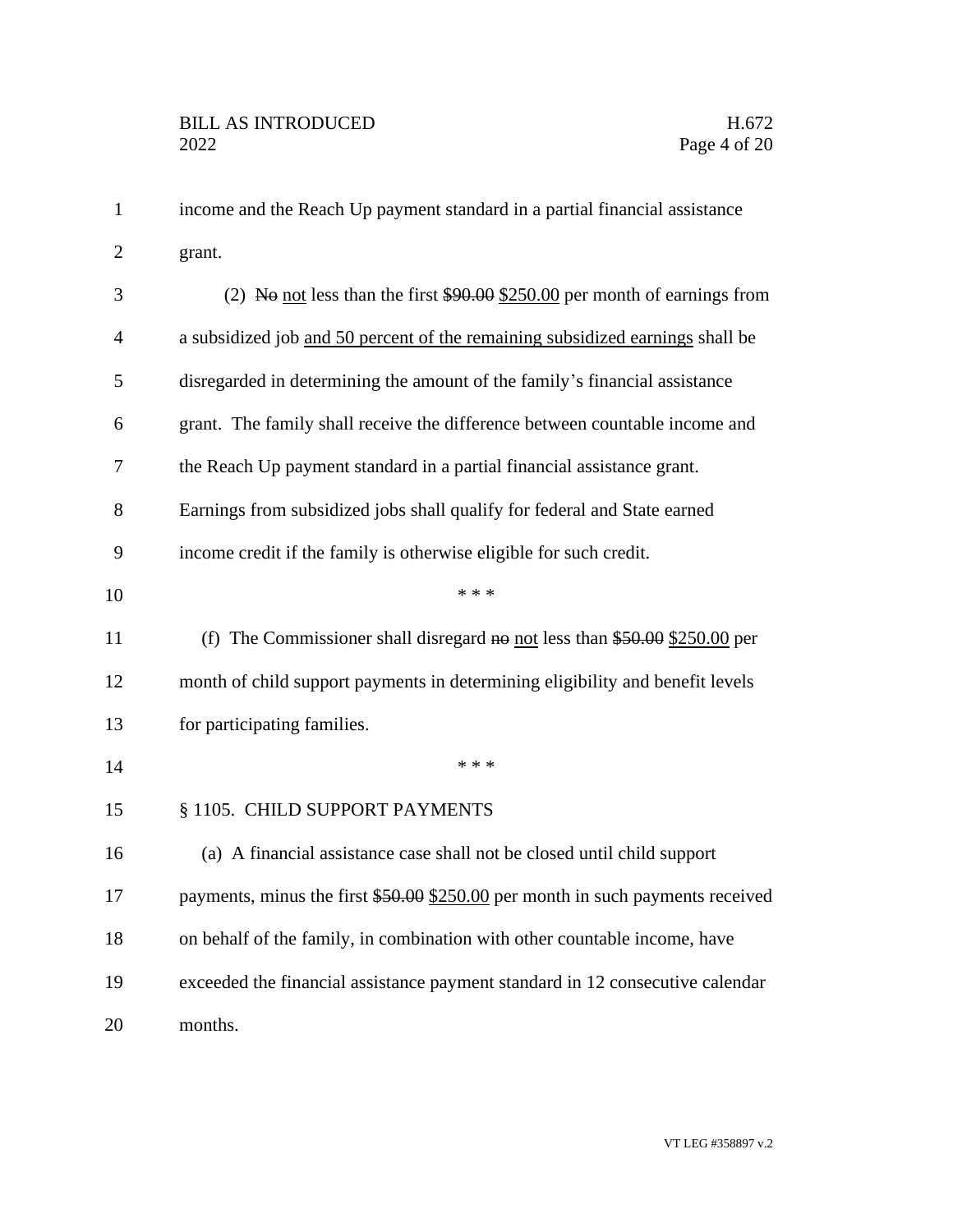| $\mathbf{1}$   | (b) Notwithstanding any other provision of law, if financial assistance to a    |
|----------------|---------------------------------------------------------------------------------|
| $\overline{2}$ | participating family is terminated due to receipt of child support, minus the   |
| 3              | first $$50.00$ $$250.00$ per month in such payments, that in combination with   |
| $\overline{4}$ | other countable income is in excess of the financial assistance cash payment    |
| 5              | standard, and the family again becomes eligible for financial assistance within |
| 6              | the following 12 calendar months solely because the family no longer receives   |
| 7              | excess child support, financial assistance shall be paid as of the date of the  |
| 8              | family's reapplication.                                                         |
| 9              | § 1106. REQUIRED SERVICES TO PARTICIPATING FAMILIES                             |
| 10             | (a) The Commissioner shall provide participating families case                  |
| 11             | management services, periodic reassessment of service needs and the family      |
| 12             | development plan, and referral to any agencies or programs that provide the     |
| 13             | services needed by participating families to improve the family's prospects for |
| 14             | job placement and job retention, including the following:                       |
| 15             | * * *                                                                           |
| 16             | (6) Homelessness prevention and housing assistance. For homeless                |
| 17             | families, housing search is a "job-readiness assistance activity" as long as    |
| 18             | consistent with the Department's rules.                                         |
| 19             | (A) All participating families who are without safe and adequate                |
| 20             | housing or shelter shall be entitled to emergency housing.                      |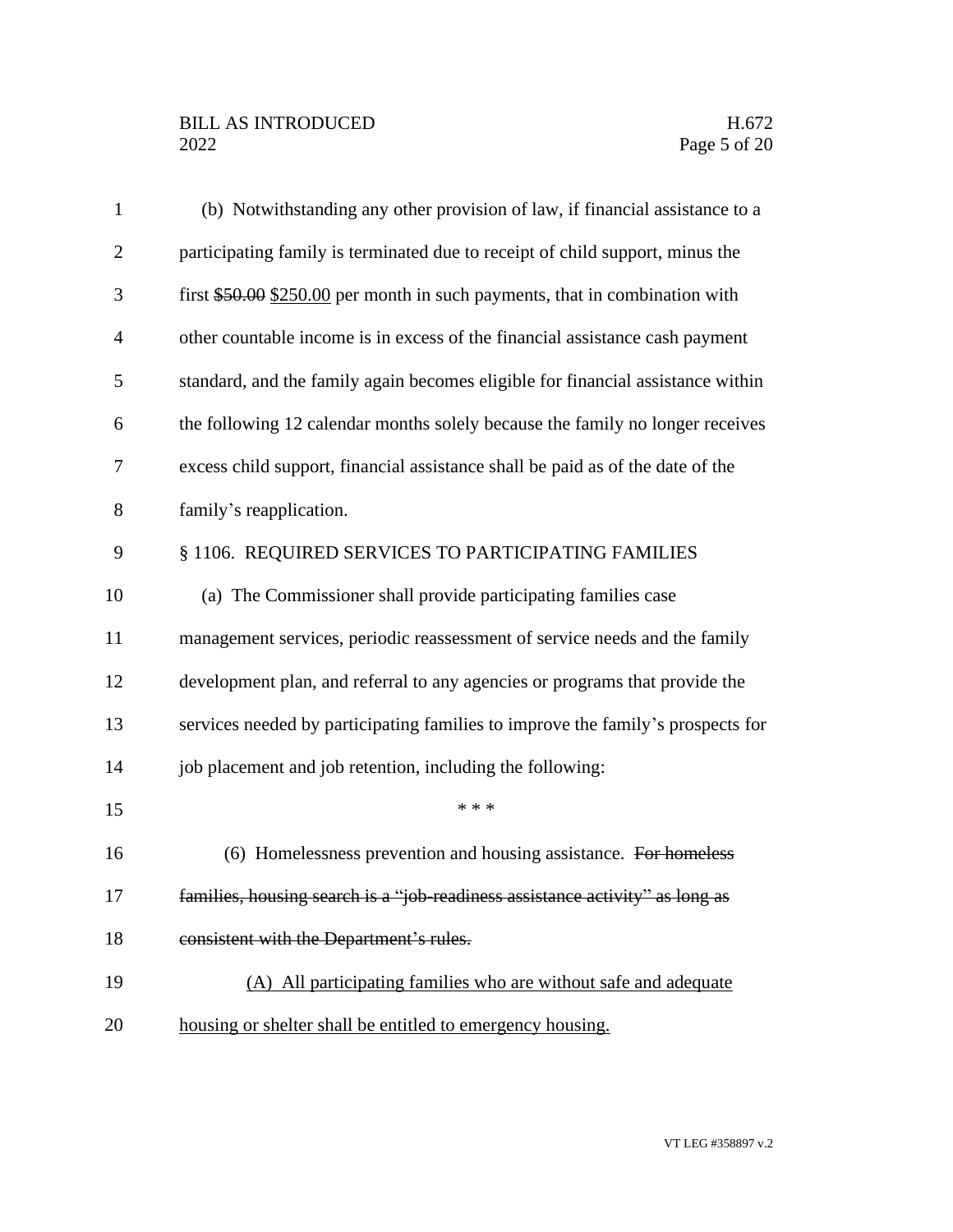| $\mathbf{1}$   | (B) The Commissioner shall set forth rules pursuant to 3 V.S.A.                  |
|----------------|----------------------------------------------------------------------------------|
| $\overline{2}$ | chapter 25 for emergency housing assistance for families participating in the    |
| 3              | Reach Up program. Eligibility shall not be limited based on fault of the         |
| $\overline{4}$ | family. Where a family has demonstrated difficulty in complying with             |
| 5              | emergency housing program rules, the family shall be provided with additional    |
| 6              | services and supports but shall not be subjected to any period of ineligibility. |
| 7              | A family shall not be required to contribute toward its emergency housing        |
| 8              | costs nor subjected to durational limits for emergency housing benefits. A       |
| 9              | family shall be entitled to housing assistance in its district of origin.        |
| 10             | (C) If a participating family is at imminent risk of loss of housing due         |
| 11             | to nonpayment of rent, mortgage, utilities, or property taxes, and the family    |
| 12             | likely to be eligible for emergency housing assistance is subjected to loss of   |
| 13             | housing, the Department shall furnish the full amount of assistance needed to    |
| 14             | achieve housing stability. Such assistance shall only be provided if it will     |
| 15             | prevent, not merely postpone, homelessness.                                      |
| 16             | * * *                                                                            |
| 17             | § 1107. CASE MANAGEMENT; FAMILY DEVELOPMENT PLANS;                               |
| 18             | <b>COORDINATED SERVICES</b>                                                      |
| 19             | $(a)(1)$ The Commissioner shall provide all Reach Up services to                 |
| 20             | participating families through a case management model informed by               |
| 21             | knowledge of the family's home, community, employment, and available             |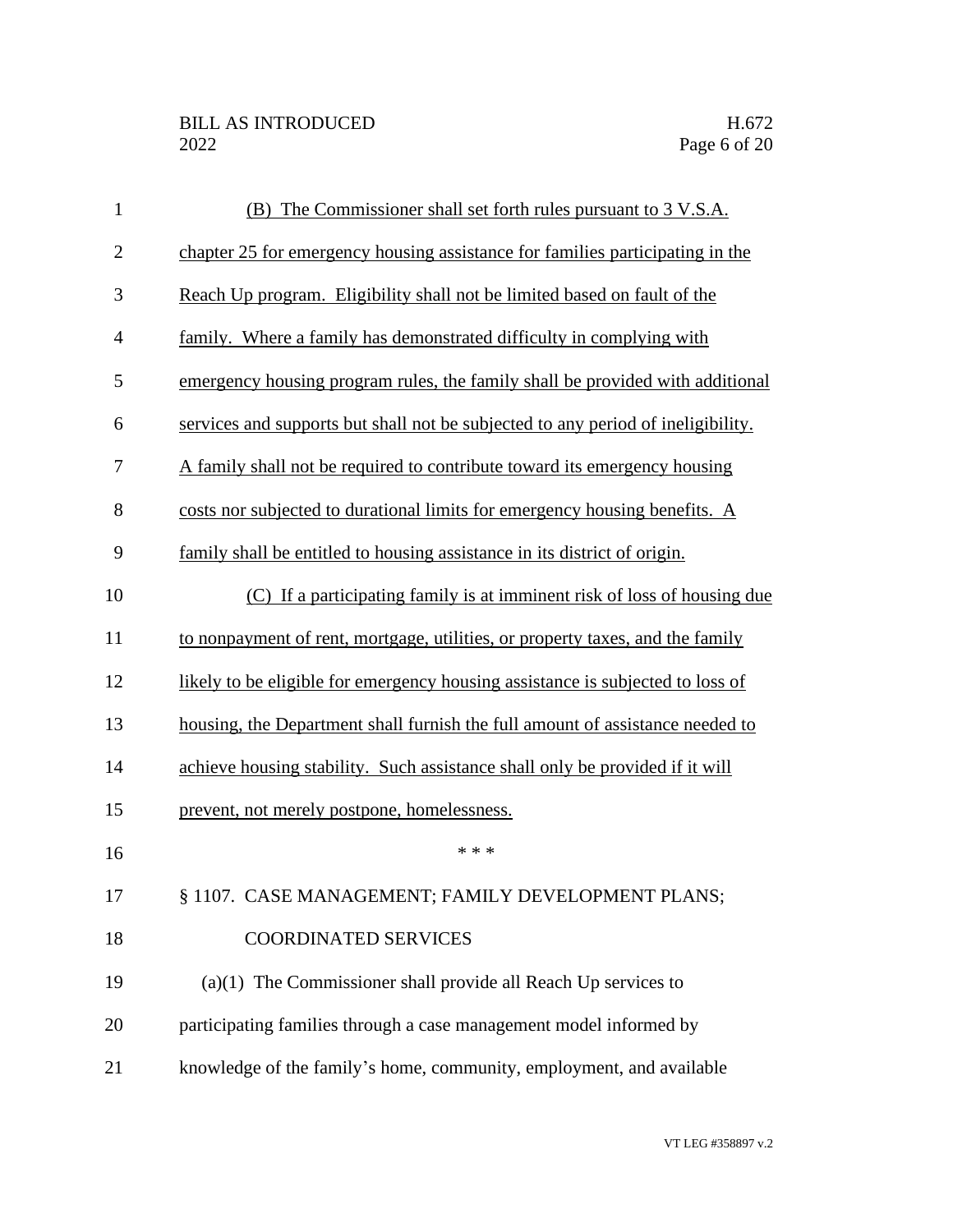| $\mathbf{1}$   | resources. Services may be delivered in the district office, the family's home,  |
|----------------|----------------------------------------------------------------------------------|
| $\overline{2}$ | or the community in a way that facilitates progress toward accomplishment of     |
| 3              | the family development plan. Case management may be provided to other            |
| $\overline{4}$ | eligible families. The case manager, in a collaborative model and with the full  |
| 5              | involvement of the family, shall recommend, and the Commissioner shall           |
| 6              | modify as necessary, a family development plan established under the Reach       |
| 7              | First or Reach Up program for each participating family, with a right of appeal  |
| 8              | as provided by section 1132 of this title. A case manager shall be assigned to   |
| 9              | each participating family as soon as the family begins to receive financial      |
| 10             | assistance. If administratively feasible and appropriate, the case manager shall |
| 11             | be the same case manager the family was assigned in the Reach First program.     |
| 12             | The applicant for or recipient of financial assistance under this chapter shall  |
| 13             | have the burden of demonstrating the existence of his or her condition.          |
| 14             | * * *                                                                            |
| 15             | (b) The case manager shall establish a schedule for periodic review of the       |
| 16             | family development plan. In addition, the tailored to the needs of the family.   |
| 17             | The case manager shall review, and modify if necessary, the plan in the          |
| 18             | following circumstances to address new or changed educational or vocational      |
| 19             | components, work preparation, search, or retention components, and new or        |
| 20             | changed barriers, including housing instability                                  |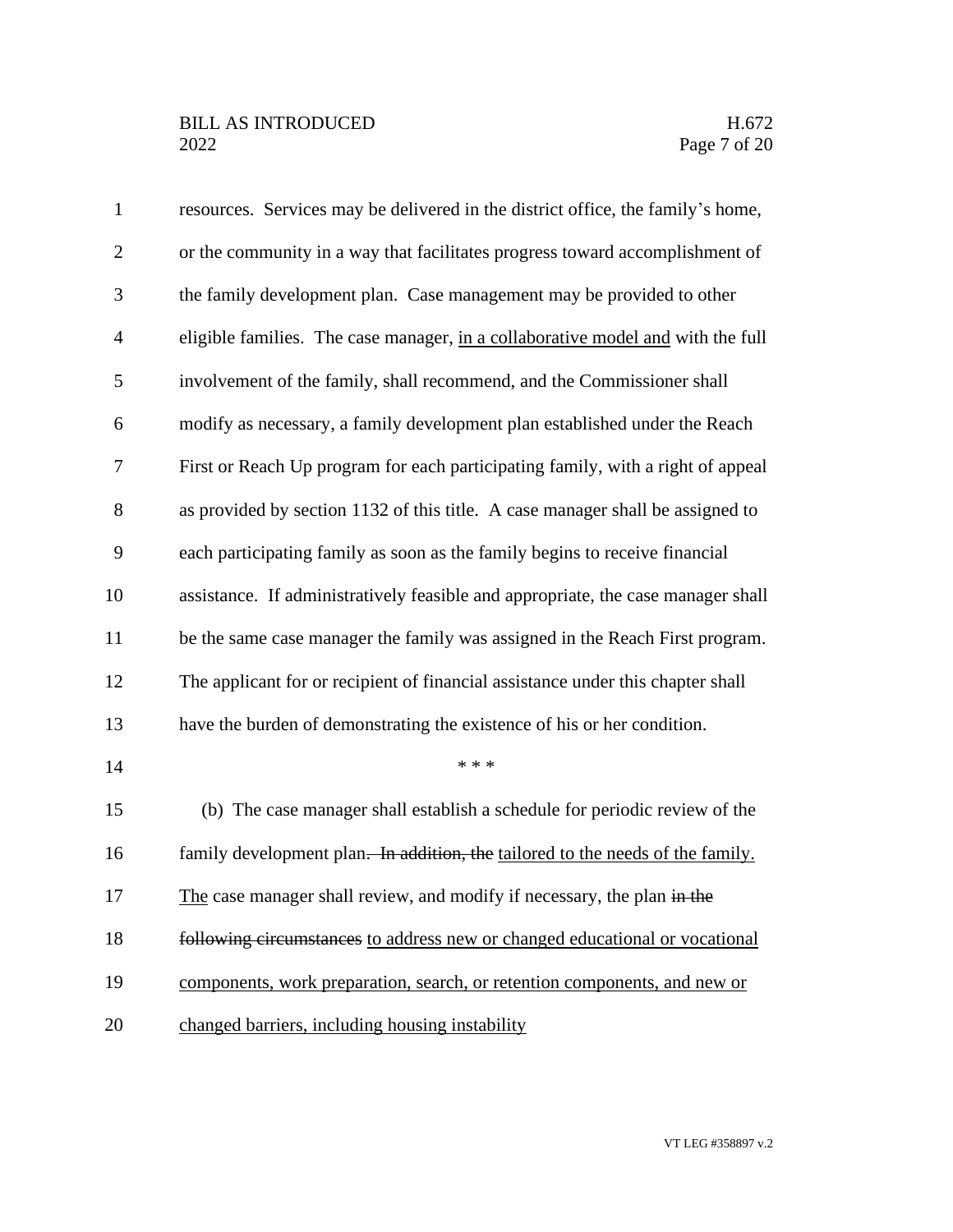| 1  | (1) there is a lack of satisfactory progress in achieving the goals of the |
|----|----------------------------------------------------------------------------|
| 2  | plan;                                                                      |
| 3  | (2) the parent or caretaker has lost unsubsidized or subsidized            |
| 4  | employment;                                                                |
| 5  | (3) a family member has failed to comply with a family development         |
| 6  | plan requirement or a work requirement;                                    |
| 7  | (4) services required by the plan are unavailable;                         |
| 8  | (5) at least 30 days prior to when the parent or caretaker would become    |
| 9  | work-ready or would otherwise be deemed work-ready on the basis of 12-     |
| 10 | eumulative month receipt of financial assistance;                          |
| 11 | (6) a deferment or modification of the work requirements imposed by        |
| 12 | section 1113 of this title has been requested or is due for review;        |
| 13 | (7) within 30 days of when the parent or caretaker has started an          |
| 14 | unsubsidized or subsidized job; or                                         |
| 15 | (8) changes to the plan are needed to protect the well-being of the        |
| 16 | children.                                                                  |
| 17 | * * *                                                                      |
| 18 | § 1108. LIMITS ON FAMILY FINANCIAL ASSISTANCE                              |
| 19 | (a) Except for grants to children in the care of persons other than their  |
| 20 | parents, only participating families who have received fewer than 60       |
| 21 | eumulative months of financial assistance, including those months in which |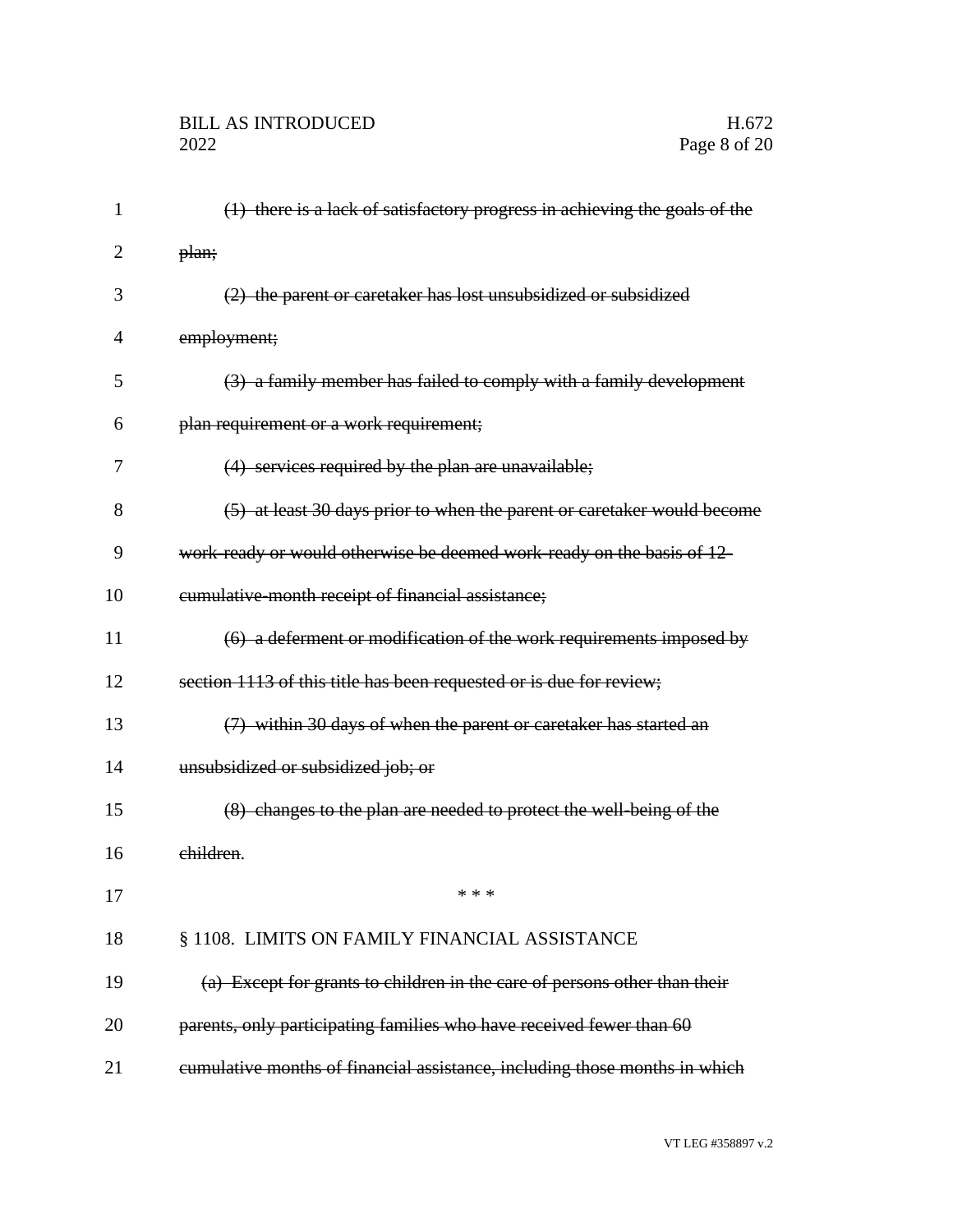| 1              | any type of cash assistance funded by a TANF block grant was received in            |
|----------------|-------------------------------------------------------------------------------------|
| $\overline{2}$ | other states or territories of the United States, shall be eligible for benefits    |
| 3              | under the Reach Up program.                                                         |
| 4              | (b) Deferment granted for the following reasons shall not count toward the          |
| 5              | Reach Up program's cumulative 60 month lifetime eligibility period:                 |
| 6              | $(1)$ the participant is not able to work;                                          |
| 7              | $(2)$ the participant is a parent or caretaker who is caring for a child            |
| 8              | during the first year of a possible two-year deferment pursuant to subdivision      |
| 9              | $1114(b)(3)$ of this chapter;                                                       |
| 10             | (3) the participant is affected by domestic violence pursuant to                    |
| 11             | subdivision 1114(b)(9) of this chapter; and                                         |
| 12             | (4) the participant is needed in the home on a full-time basis to care for          |
| 13             | an ill or disabled parent, spouse, or child pursuant to subdivision $1114(b)(5)$ of |
| 14             | this chapter.                                                                       |
| 15             | (c) The cumulative 60-month lifetime eligibility period shall not begin to          |
| 16             | toll until the parent or parents of a participating family have reached the age of  |
| 17             | 18.                                                                                 |
| 18             | (d) Notwithstanding subsection (a) of this section, a participating family          |
| 19             | that does not have a qualifying deferment under section 1114 of this title and      |
| 20             | that has exceeded the cumulative 60-month lifetime eligibility period set forth     |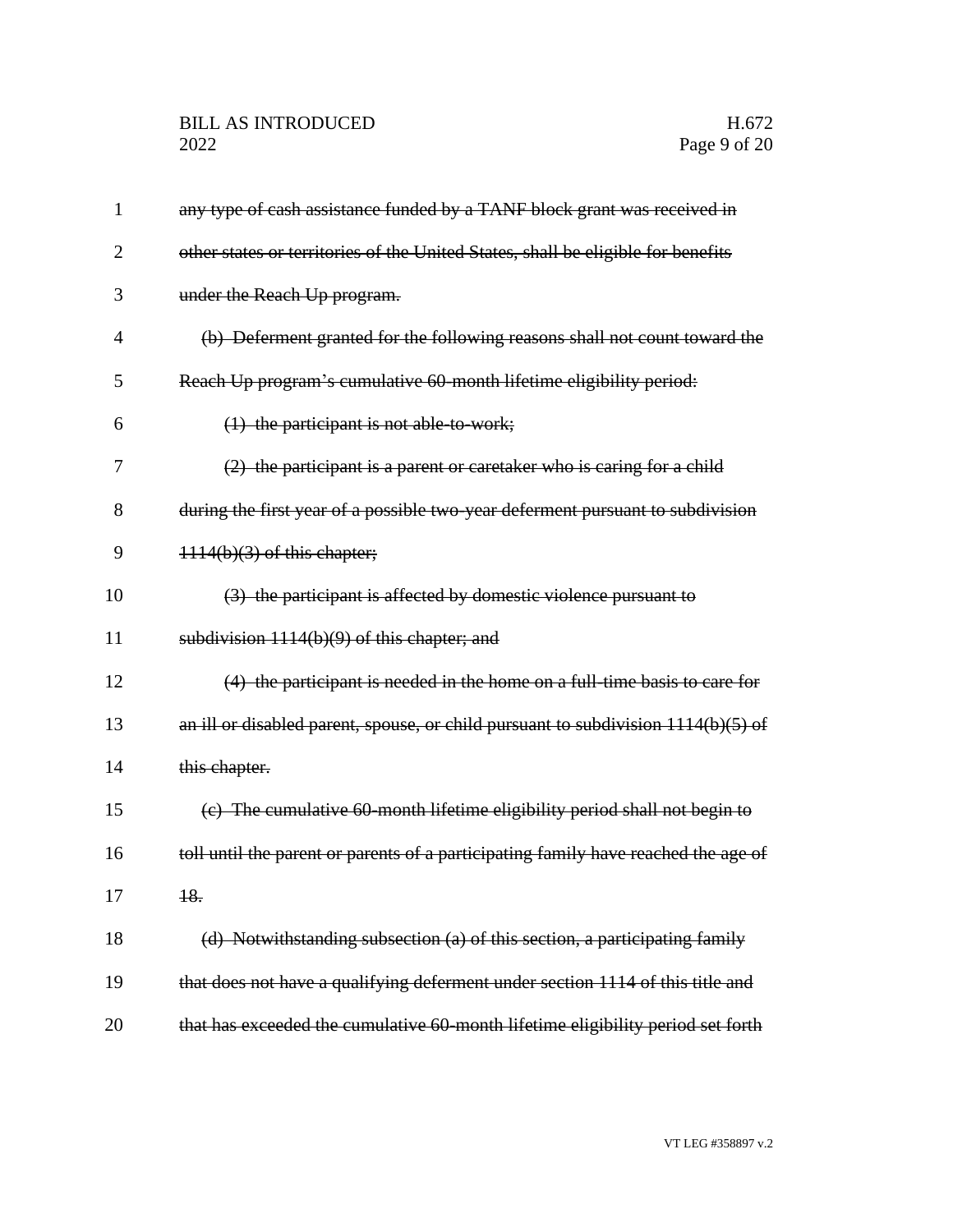| $\mathbf{1}$   | in subsection (a) of this section shall qualify for a hardship exemption that   |
|----------------|---------------------------------------------------------------------------------|
| $\overline{2}$ | allows the adult member of the participating family to receive:                 |
| 3              | (1) a wage equivalent to that of the participating family's cash benefit        |
| 4              | under the Reach Up program for participation in any of the work activities      |
| 5              | listed in subdivision 1101(28) of this title, with the exception of subdivision |
| 6              | $(28)(L)$ ; or                                                                  |
| 7              | (2) supplemental benefits to the wages of the adult member of the               |
| 8              | participating family if the work requirement is otherwise being met.            |
| 9              | [Repealed.]                                                                     |
| 10             | Subchapter 2. Reach Up Program Family Development Plan and Work                 |
| 11             | Requirements                                                                    |
| 12             | § 1112. FAMILY DEVELOPMENT PLAN REQUIREMENTS                                    |
| 13             | (a) Each The case manager, using a collaborative model with full                |
| 14             | involvement of the family, shall recommend a family development plan for        |
| 15             | each participating adult in a family applying for or receiving financial        |
| 16             | assistance shall comply with each Reach Up family development plan              |
| 17             | requirement provided for in the family development plan, unless good cause      |
| 18             | exists for such noncompliance as defined by the Commissioner by rule. The       |
| 19             | plan shall acknowledge and address the family's strengths, barriers, housing    |
| 20             | status, health, and behavioral health conditions, history of domestic violence, |
| 21             | and provision of caregiving services. The plan may include educational and      |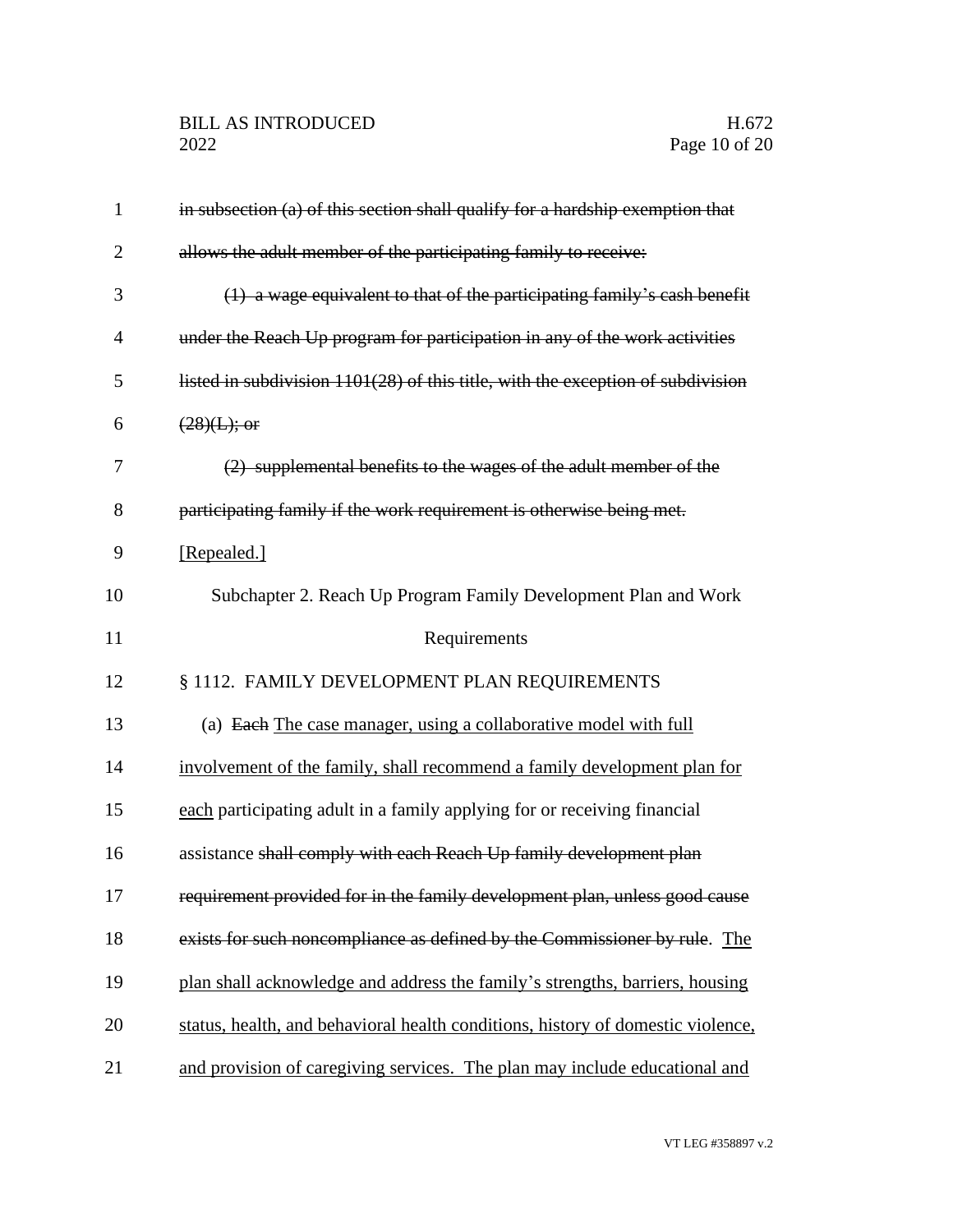| $\mathbf{1}$   | occupational training components and barrier remediation, using targeted case      |
|----------------|------------------------------------------------------------------------------------|
| $\overline{2}$ | management. The Department shall adopt rules pursuant to 3 V.S.A.                  |
| 3              | chapter 25 to incentivize achievement of the goals in each Reach Up family         |
| 4              | development plan and provide incentives and bonuses to individuals or              |
| 5              | families as they achieve their goals.                                              |
| 6              | (b) The family's receipt of the full financial assistance amount allowable         |
| 7              | and avoidance of fiscal sanctions are contingent on the participating adult        |
| 8              | assisting in the development of his or her the family development plan and         |
| 9              | engaging not completely disengaging in the family development plan activities      |
| 10             | for the number of hours per week that the activities are scheduled and             |
| 11             | available, unless good cause exists for not doing so as defined by the             |
| 12             | Commissioner by rule.                                                              |
| 13             | (c) The family development plan is not an "individual responsibility plan"         |
| 14             | as defined by 45 C.F.R. § 261.12.                                                  |
| 15             | § 1113. WORK REQUIREMENTS                                                          |
| 16             | (a) Each participating adult in a family receiving a financial assistance          |
| 17             | grant shall fulfill a work requirement in accordance with this section. Subject    |
| 18             | to the provisions of this chapter, and provided that all services required by this |
| 19             | chapter are offered when appropriate and are available when needed to support      |
| 20             | fulfillment of the work requirement, an adult having a work requirement shall      |
| 21             | obtain employment or participate in one or more work activities, and shall         |
|                |                                                                                    |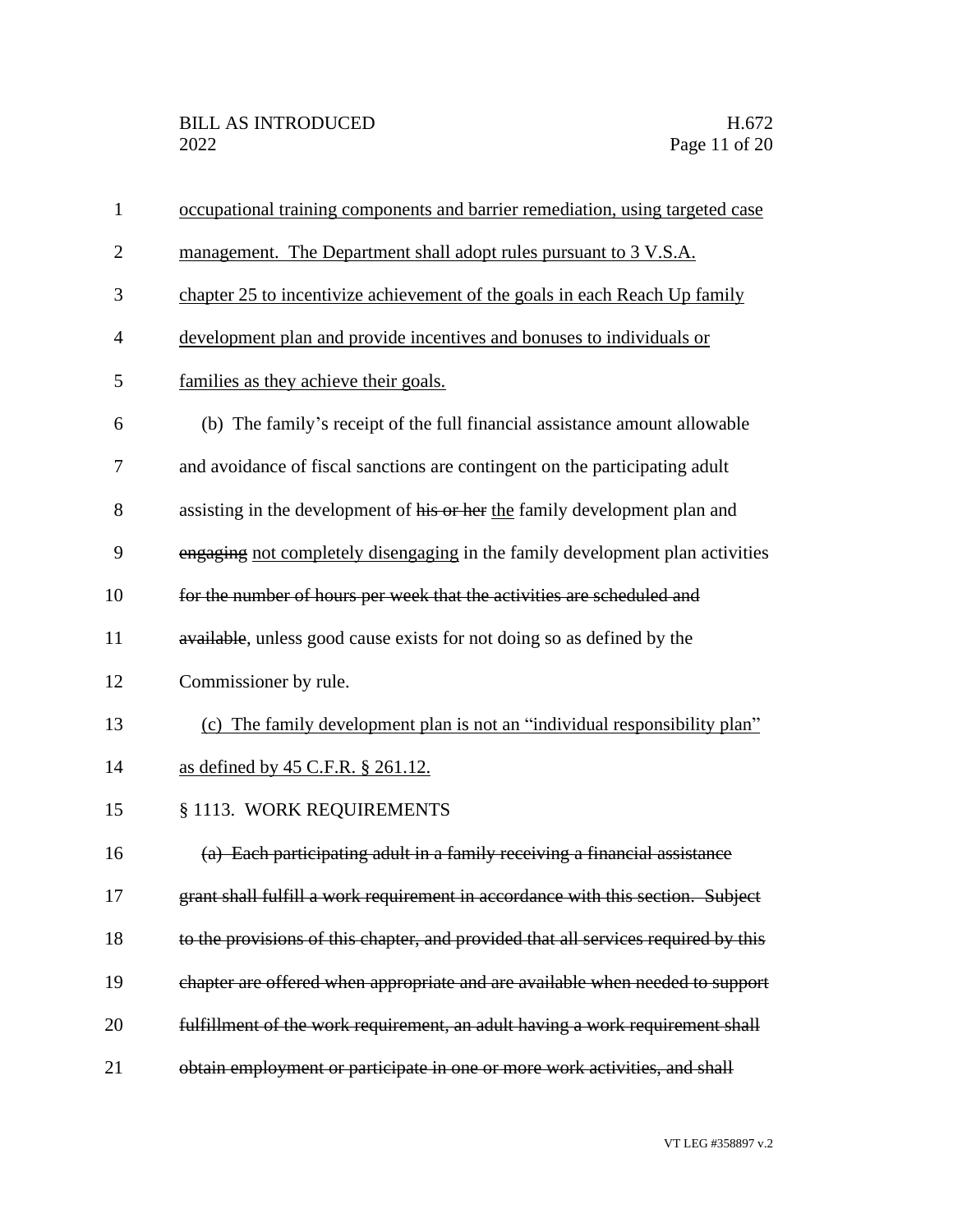| 1              | work in accordance with the requirements of this section, in order to maintain    |
|----------------|-----------------------------------------------------------------------------------|
| $\overline{2}$ | continued eligibility for financial assistance and to avoid fiscal sanctions.     |
| 3              | $(b)(1)$ The work requirement shall become effective as soon as the               |
| $\overline{4}$ | participating adult is work-ready, or upon the family's receipt of 12 cumulative  |
| 5              | months of financial assistance, whichever is sooner, unless at the end of the 12  |
| 6              | eumulative month period the participant's case manager concludes that the         |
| 7              | participant is unable to meet the hours of the applicable unmodified work         |
| 8              | requirement, as established in subsection (c) of this section. In such cases, the |
| 9              | case manager shall prepare a written request on behalf of the participant for an  |
| 10             | extension of up to six months. The request shall identify the particular reasons  |
| 11             | why the participant is unable to meet the work requirement and the remedial       |
| 12             | actions and services to be provided to the recipient to enable fulfillment of the |
| 13             | requirement. The request shall be submitted to the Commissioner or the            |
| 14             | Commissioner's designee for approval. The request shall be approved unless        |
| 15             | the participant is able to meet the work requirement or a modified work           |
| 16             | requirement established in accordance with section 1114 of this title.            |
| 17             | (2) A participant may meet the work requirement through a combination             |
| 18             | of work activities until the participant has received 24 months of financial      |
| 19             | assistance. After that time, the participant shall meet the work requirement      |
| 20             | through employment.                                                               |
| 21             | $(e)$ A participating family shall be deemed to meet the work requirement if:     |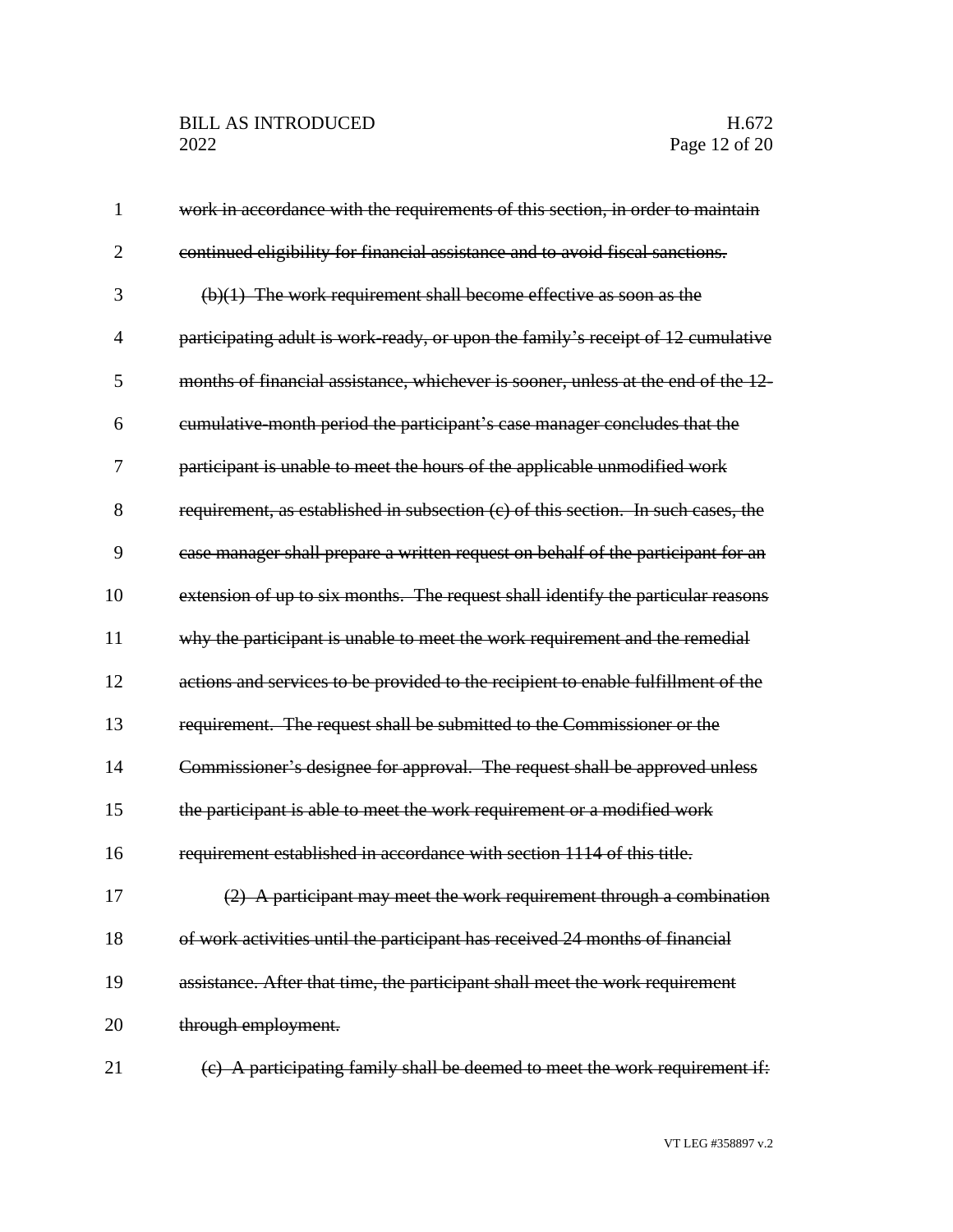| 1              | (1) In two-parent families in which neither parent receives Supplemental           |
|----------------|------------------------------------------------------------------------------------|
| $\overline{2}$ | Security Income (SSI), a combined total of at least 35 hours a week of             |
| 3              | employment or work activities or the number of hours the parents have been         |
| $\overline{4}$ | determined able-to-work by the Department is completed. One or both parents        |
| 5              | may contribute to the completion of the employment or work activities              |
| 6              | required by this subdivision.                                                      |
| 7              | (2) In a two-parent family in which one parent receives SSI:                       |
| 8              | $(A)$ If the family includes a child six years of age or older, the work-          |
| 9              | eligible parent shall participate in one or more work activities for at least 30   |
| 10             | hours per week or the number of hours the parent has been determined able to-      |
| 11             | work by the Department.                                                            |
| 12             | (B) If the family includes a child under six years of age, the work-               |
| 13             | eligible parent shall participate in one or more work activities for at least 20   |
| 14             | hours per week or the number of hours the parent has been determined able-to-      |
| 15             | work by the Department.                                                            |
| 16             | (C) As used in this subdivision $(c)(2)$ , "work eligible parent" means a          |
| 17             | parent who is not receiving SSI.                                                   |
| 18             | $(3)$ In a single parent family:                                                   |
| 19             | $(A)$ If the family's youngest child is six years of age or older, the             |
| 20             | participant shall participate in one or more work activities for at least 30 hours |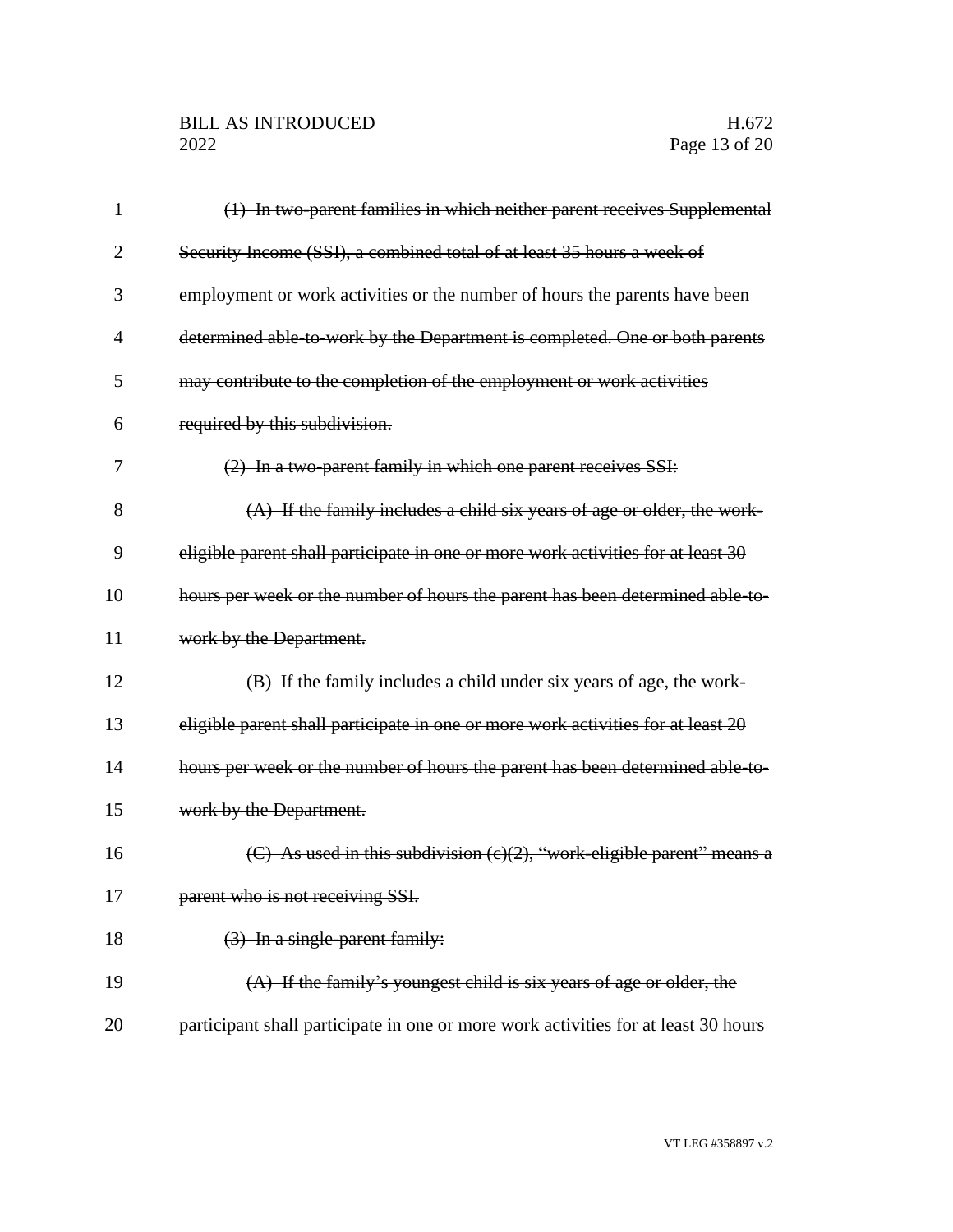| $\mathbf{1}$   | per week or the number of hours the parent has been determined able-to-work        |
|----------------|------------------------------------------------------------------------------------|
| 2              | by the Department.                                                                 |
| 3              | (B) If the family's youngest child is under six years of age, the                  |
| $\overline{4}$ | participant shall participate in one or more work activities for at least 20 hours |
| 5              | per week or the number of hours the parent has been determined able to work        |
| 6              | by the Department.                                                                 |
| 7              | (4) A pregnant individual who is employed shall continue such                      |
| 8              | employment unless there has been a medical determination that the individual       |
| 9              | is unable-to-work, or the individual is exempt from the work requirement           |
| 10             | based on other criteria established by the Commissioner by rule. A pregnant        |
| 11             | individual shall not be required to begin new employment.                          |
| 12             | $(d)(1)$ A participant required to fulfill a work requirement shall accept any     |
| 13             | unsubsidized job he or she is capable of performing, even if it pays wages that    |
| 14             | are less than the financial assistance grant. In cases in which monthly wages      |
| 15             | are less than the financial assistance grant and the family is otherwise eligible, |
| 16             | the wages shall be supplemented with a partial financial assistance grant. The     |
| 17             | Commissioner shall establish by rule criteria for jobs that must be accepted if    |
| 18             | offered, including the criterion that each job must pay at least minimum wage.     |
| 19             | (2) A participating adult who had wages in the three months prior to his           |
| 20             | or her application for financial assistance that, when annualized, equal or        |
| 21             | exceed 150 percent of the federal poverty level applicable to the participating    |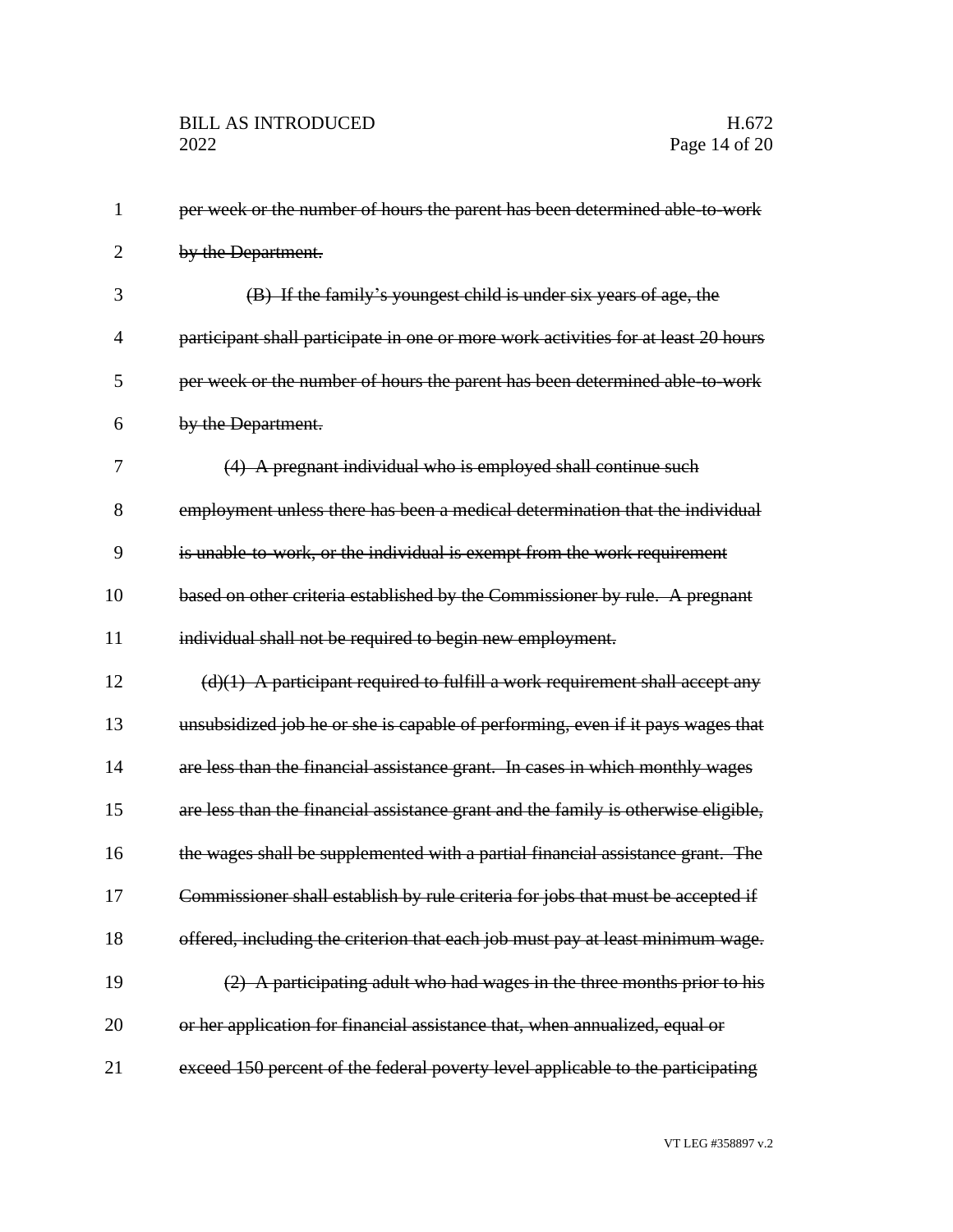| 1              | adult's family shall not be required to accept employment with annualized        |
|----------------|----------------------------------------------------------------------------------|
| 2              | earnings of less than 150 percent of the federal poverty level applicable to the |
| 3              | participating adult's family for the three month period after being deemed       |
| $\overline{4}$ | eligible for financial assistance, provided that the participant:                |
| 5              | (A) has not been disqualified within the prior six months from                   |
| 6              | receiving unemployment compensation benefits for failing, without good           |
| 7              | cause, either to apply for available, suitable work when so directed by the      |
| 8              | employment office or the Commissioner of Labor, or to accept suitable work       |
| 9              | when offered;                                                                    |
| 10             | (B) is not sanctioned within the three-month period immediately                  |
| 11             | following being deemed eligible for financial assistance;                        |
| 12             | (C) does not leave an unsubsidized job without good cause within the             |
| 13             | three month period immediately following being deemed eligible for financial     |
| 14             | assistance;                                                                      |
| 15             | (D) follows through in a satisfactory manner on all referrals to                 |
| 16             | employment opportunities;                                                        |
| 17             | (E) is engaged in acceptable work activities in accordance with this             |
| 18             | section; and                                                                     |
| 19             | (F) agrees to accept any unsubsidized job if still unemployed after              |
| 20             | completion of the three-month period immediately following the determination     |
| 21             | of eligibility to receive financial assistance.                                  |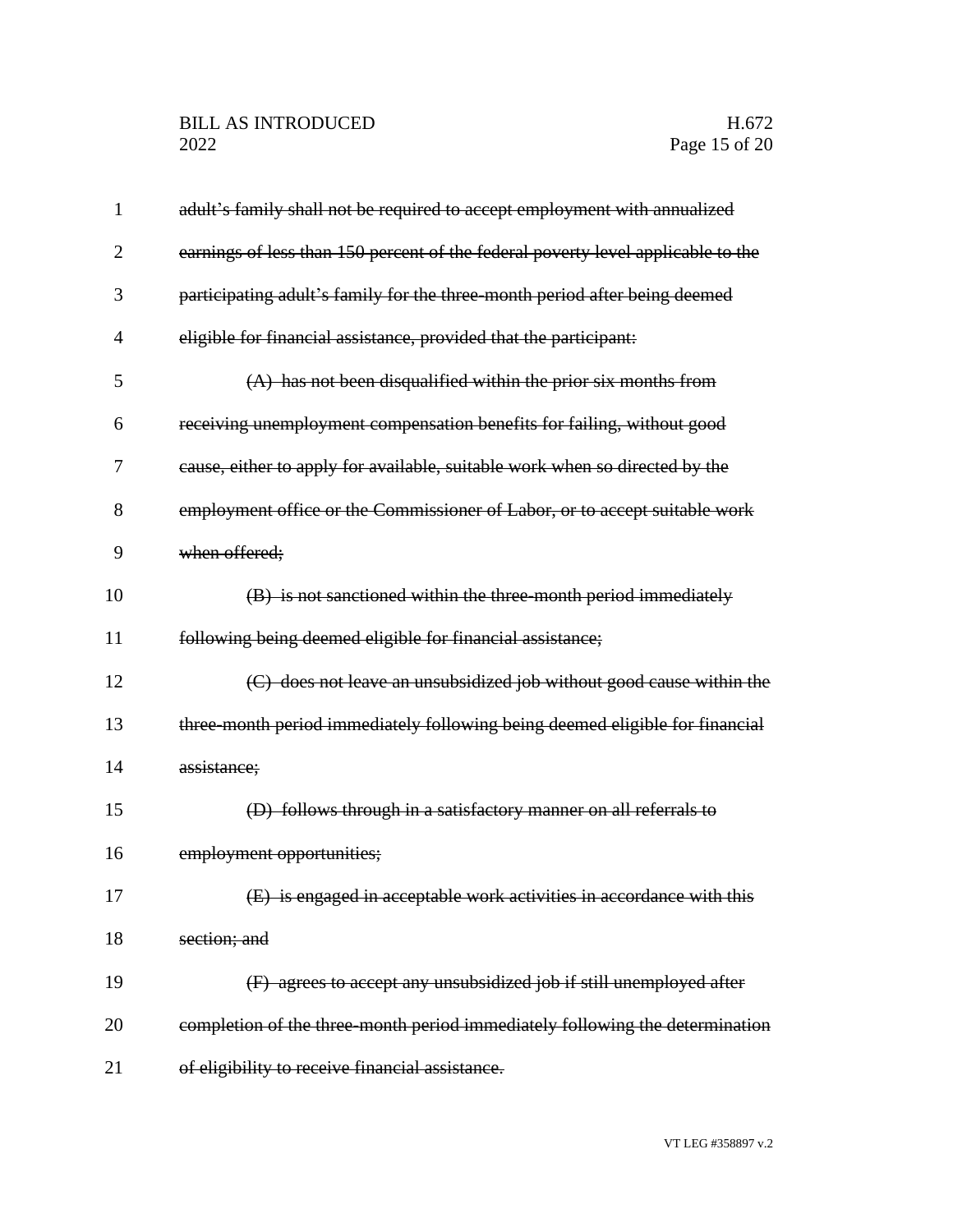## BILL AS INTRODUCED H.672<br>2022 Page 16 of 20

| 1              | (3) A postsecondary education program participant who has received a               |
|----------------|------------------------------------------------------------------------------------|
| 2              | degree and any Reach Up participant who has recently completed specialized         |
| 3              | vocational training shall not be required to accept an unsubsidized job that is    |
| $\overline{4}$ | unrelated to his or her training or degree for the three-month period              |
| 5              | immediately following completion of such education or training, provided that      |
| 6              | the participant:                                                                   |
| 7              | $(A)$ is not sanctioned within that three-month period;                            |
| 8              | (B) does not leave an unsubsidized job related to his or her training              |
| 9              | or degree without good cause within that three-month period;                       |
| 10             | (C) follows through in a satisfactory manner on all referrals to                   |
| 11             | employment opportunities related to his or her training or degree;                 |
| 12             | (D) is engaged in acceptable work activities in accordance with this               |
| 13             | section; and                                                                       |
| 14             | (E) agrees to accept any unsubsidized job if still unemployed after                |
| 15             | such three-month period.                                                           |
| 16             | (e) The Commissioner may require a participant to participate in a job             |
| 17             | search, coordinated by the Commissioner, for the number of hours per week          |
| 18             | that corresponds to the participant's work requirement hours under subsection      |
| 19             | (c) of this section, or a lesser amount that in combination with the participant's |
| 20             | unsubsidized employment equals the participant's work requirement hours            |
| 21             | under subsection (c) of this section.                                              |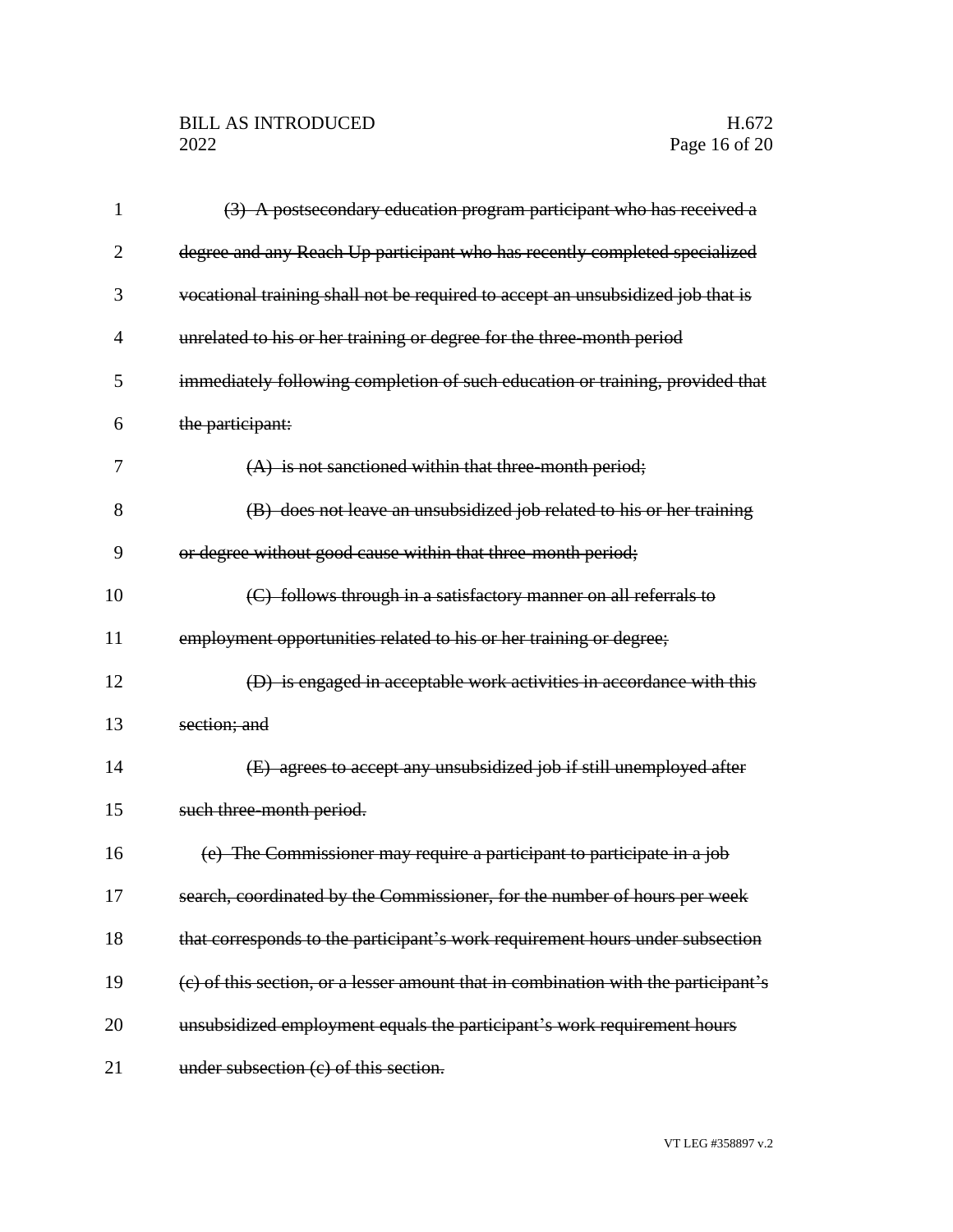| $\mathbf{1}$   | (f) Notwithstanding any other provision of this chapter, a participant's          |
|----------------|-----------------------------------------------------------------------------------|
| $\overline{2}$ | hours of unpaid work activities that are not primarily education, job search, job |
| 3              | readiness, or training activities shall not exceed the levels established by the  |
| $\overline{4}$ | Fair Labor Standards Act. Adjustments required to conform with the Fair           |
| 5              | Labor Standards Act shall be made pursuant to calculation standards               |
| 6              | established by the Commissioner by rule.                                          |
| 7              | A family that does not include a work-eligible individual is not subject to       |
| 8              | the work participation rate calculation. A family engaged in programs funded      |
| 9              | through Vermont's maintenance of effort funds are included in the work            |
| 10             | participation rate calculation, and Vermont need only include a pro rata share    |
| 11             | of caseloads receiving assistance required to meet basic maintenance of effort    |
| 12             | requirements when Vermont spends State maintenance of effort funds in             |
| 13             | excess of required amounts. The required work participation shall be              |
| 14             | recalculated annually.                                                            |
| 15             | § 1114. DEFERMENTS, MODIFICATIONS, AND REFERRAL                                   |
| 16             | (a) The Commissioner shall establish by rule criteria, standards, and             |
| 17             | procedures for granting deferments from or modifications to the work              |
| 18             | requirements established in section 1113 of this title, in accordance with the    |
| 19             | provisions of this section determining work-eligible individuals for the purpose  |
| 20             | of federal reporting requirements and for referring individuals with disabilities |
| 21             | to the Office of Vocational Rehabilitation.                                       |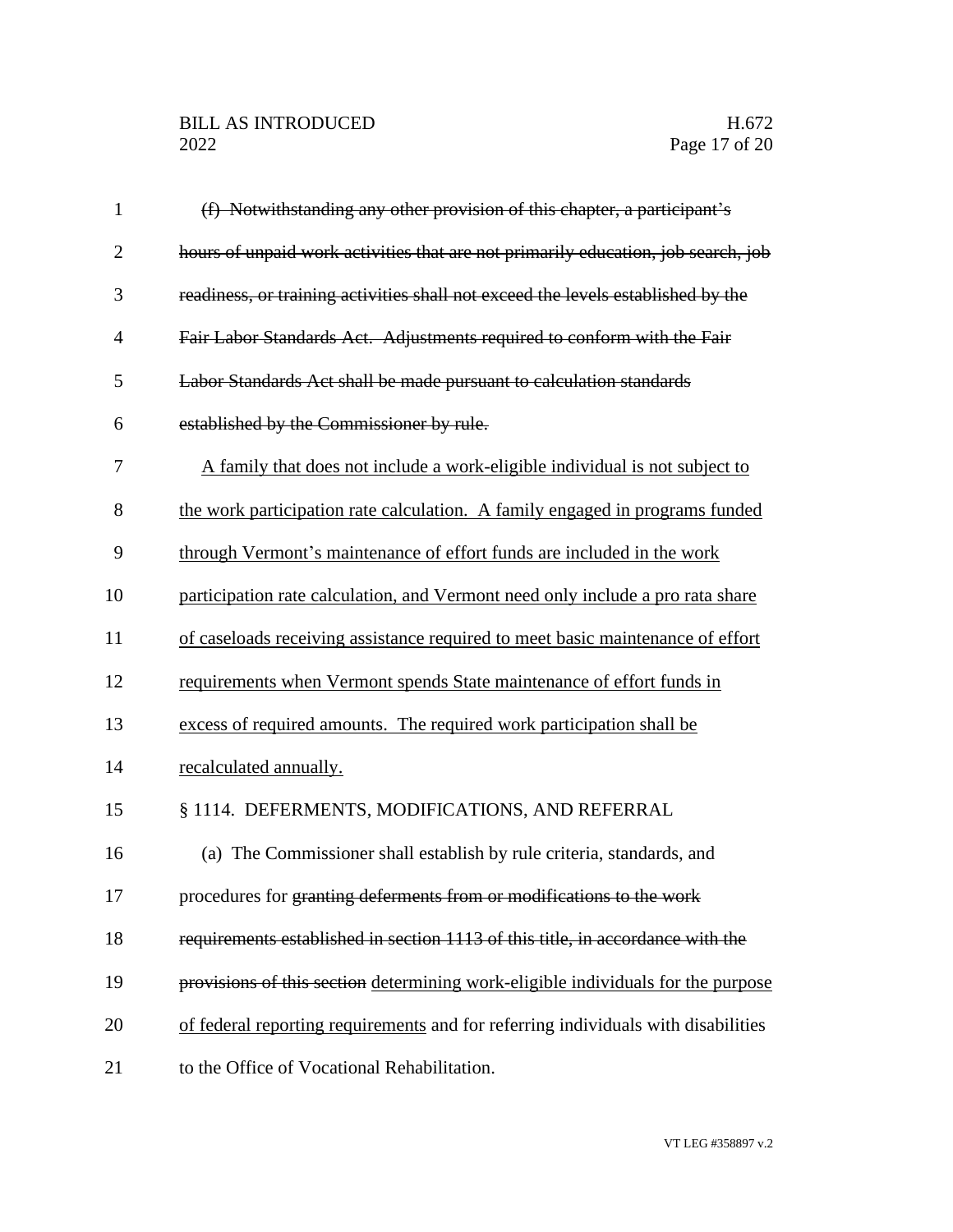| $\mathbf{1}$   | * * *                                                                               |
|----------------|-------------------------------------------------------------------------------------|
| $\overline{2}$ | § 1116. SANCTIONS                                                                   |
| 3              | (a) The financial assistance grant of a participating family shall be reduced,      |
| $\overline{4}$ | in accordance with the provisions of this section, if a participating adult fails,  |
| 5              | without good cause to fully comply or continue to comply in full with the           |
| 6              | family development plan or work requirements in sections 1112 and 1113 of           |
| 7              | this title, refuses to participate in the formation of their family development     |
| 8              | plan or refuses to work toward the goals outlined in the family development         |
| 9              | plan.                                                                               |
| 10             | * * *                                                                               |
| 11             | $(c)(1)$ For a first, second, and third month in which a participating adult is     |
| 12             | not in compliance with refuses to participate in the formation of a family          |
| 13             | development plan or refuses to work requirement toward the goals outlined in        |
| 14             | the family development plan and has not demonstrated good cause for such            |
| 15             | noncompliance, the family's financial assistance grant shall be reduced by the      |
| 16             | amount of \$75.00 \$20.00 for each adult sanctioned.                                |
| 17             | (2) For the fourth and any subsequent month not subject to the reduction            |
| 18             | required by subsection (e) of this section in which a participating adult is not in |
| 19             | compliance with a family development plan or work requirement and has not           |
| 20             | demonstrated good cause for such noncompliance, the family's financial              |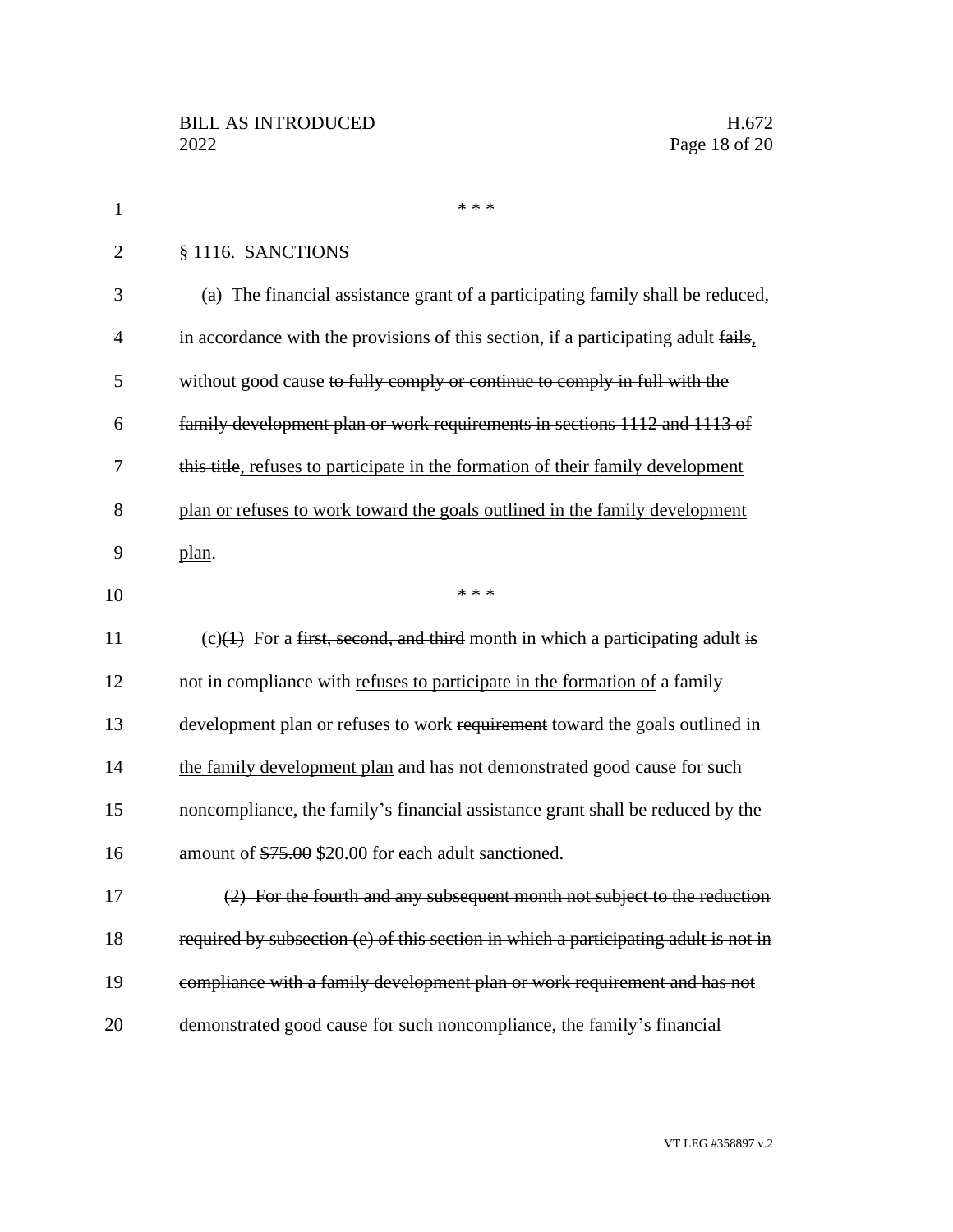| $\mathbf{1}$   | assistance grant shall be reduced by the amount of \$150.00 for each adult           |
|----------------|--------------------------------------------------------------------------------------|
| $\overline{2}$ | sanctioned.                                                                          |
| 3              | (d) A participant may cure a sanction by coming into compliance in                   |
| 4              | accordance with the Department's rules. <del>During the first 60 months of the</del> |
| 5              | family's receipt of financial assistance, a participating adult may have all         |
| 6              | previous sanctions forgiven by demonstrating 12 consecutive months of                |
| 7              | compliance with family development plan requirements or work requirements            |
| 8              | or any combination of the two. Subsequent acts of noncompliance after a              |
| 9              | sanctioned adult has completed a successful 12-month sanction forgiveness            |
| 10             | period will be treated in accordance with subdivisions $(c)(1)$ and $(2)$ of this    |
| 11             | section without consideration of the sanctions that have been forgiven.              |
| 12             | * * *                                                                                |
| 13             | Sec. 2. 33 V.S.A. § 2103 is amended to read:                                         |
| 14             | § 2103. ELIGIBILITY                                                                  |
| 15             | * * *                                                                                |
| 16             | (f) A pregnant woman and a family with a child or children under 18 years            |
| 17             | of age, or a child less than 22 years of age who is participating in a secondary     |
| 18             | education or a technical or vocational program, shall be entitled to General         |
| 19             | Assistance under this chapter. The Commissioner shall adopt rules pursuant to        |
| 20             | 3 V.S.A. chapter 25 for emergency housing assistance for pregnant women and          |
| 21             | families with children. Eligibility shall not be limited based on fault of the       |